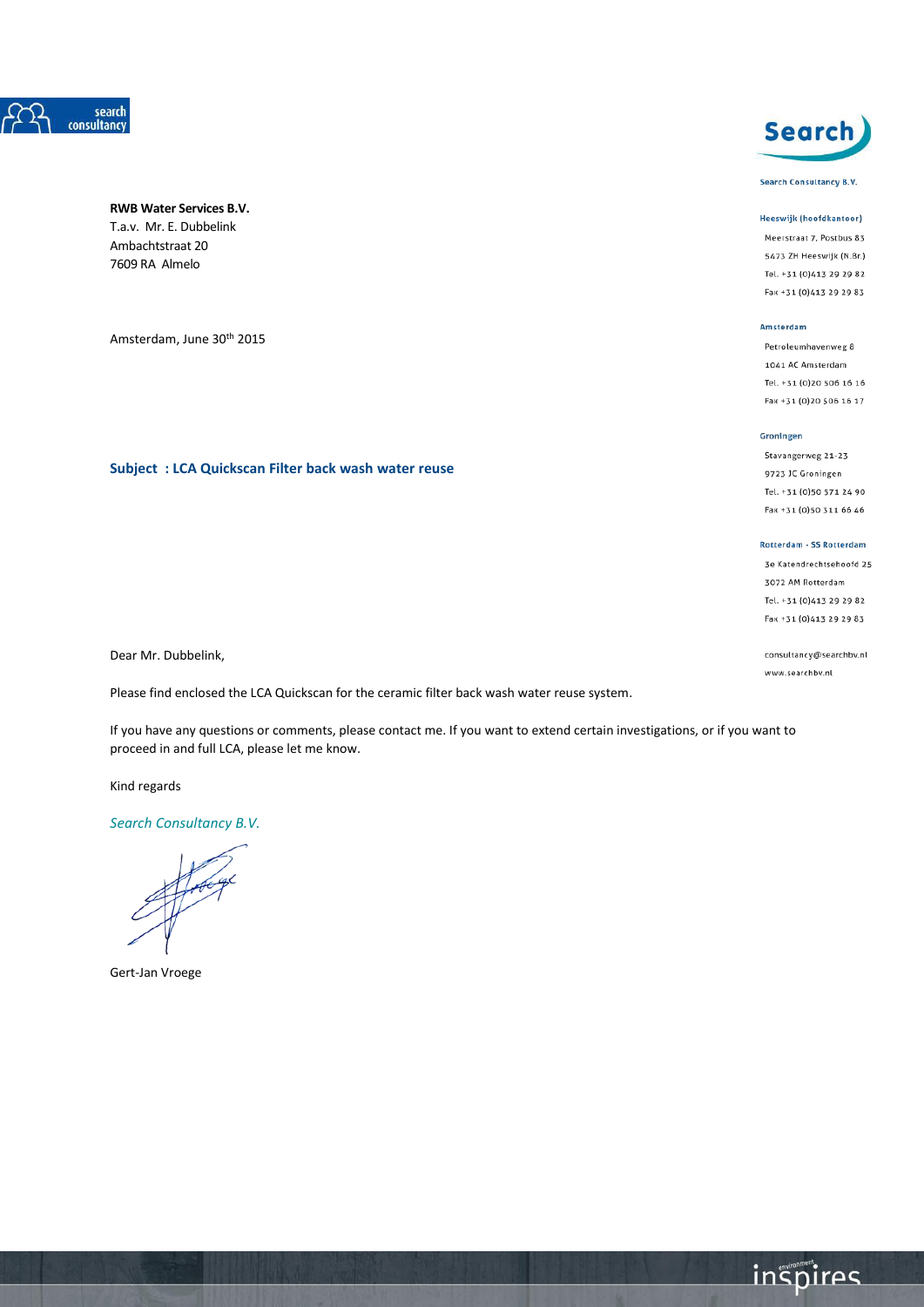



# LCA Background Report

# Search Consultancy B.V.

Filter back wash water reuse

# According to ISO 14040 and ISO 14044

### **Research data**

| Research type     | <b>LCA Quick Scan</b>   |
|-------------------|-------------------------|
| Date              | May-June 2015           |
| Client            | RWB Water Services B.V. |
| Contact           | Mr. F. Dubbelink        |
| Address           | Ambachtstraat 20        |
| Postcode and city | 7609 RA Almelo          |
| Phone             | 0546-545020             |
|                   |                         |
| Contractor        | Search Consultancy B.V. |
| Contact           | G.J. Vroege             |
| Address           | Petroleumhavenweg 8     |

Phone 020-5061616<br>Website www.searchb Website www.searchbv.nl<br>E-mail consultancy@sea

Colophon Version report 5 Prepared by Ir. G.J. Vroege Date June 30<sup>th</sup> 2015

Postcode and city 1041 AC Amsterdam

consultancy@searchbv.nl

Review Drs. Ing. M. Weening

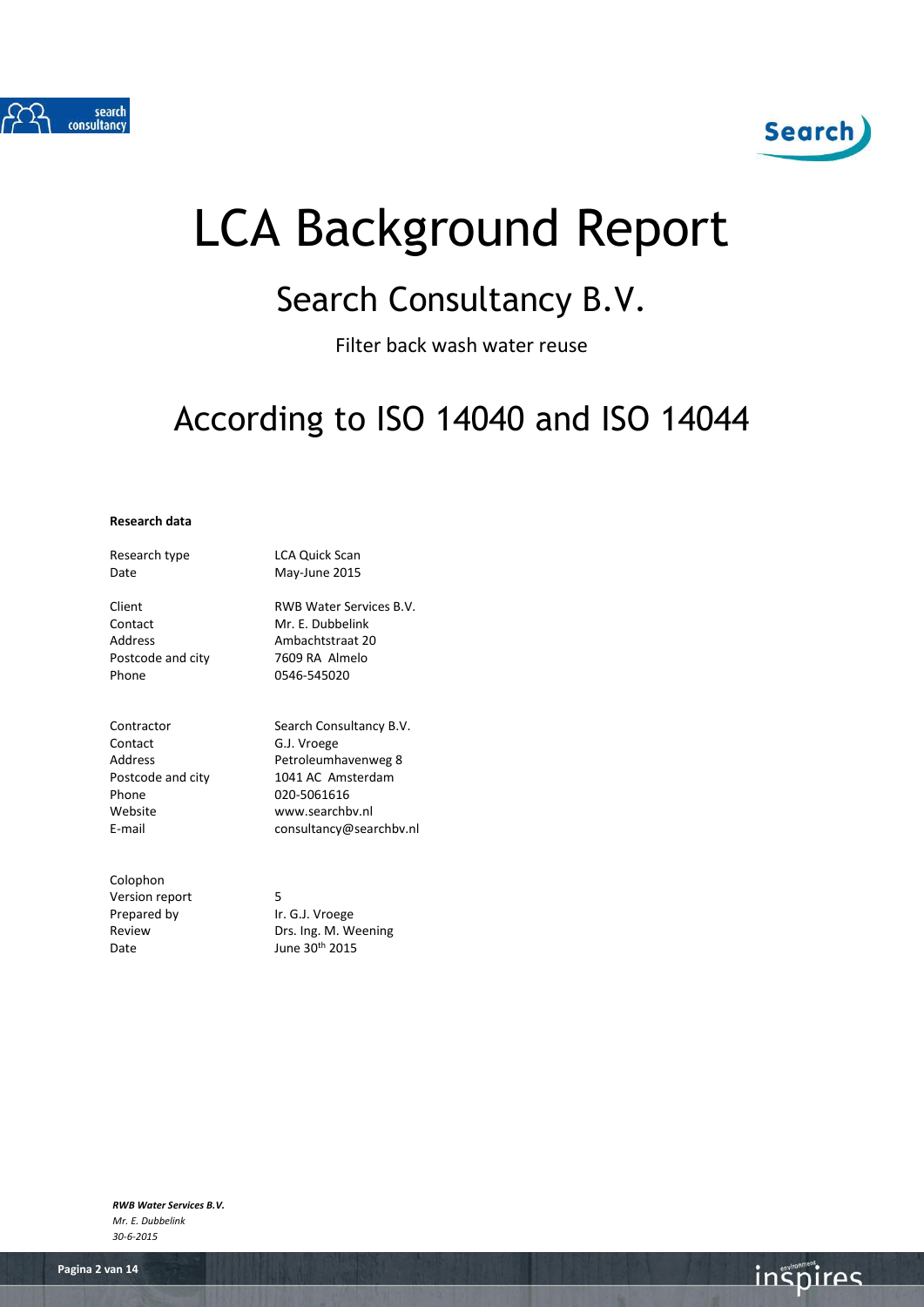



| 2.2 Qualitative and quantitative description of unit processes and sources of published literature7          |
|--------------------------------------------------------------------------------------------------------------|
|                                                                                                              |
|                                                                                                              |
|                                                                                                              |
|                                                                                                              |
|                                                                                                              |
| 3.2 The relationship and limitations of the LCIA results relative to the defined goal and scope of the LCA 9 |
|                                                                                                              |
|                                                                                                              |
|                                                                                                              |
|                                                                                                              |
|                                                                                                              |
|                                                                                                              |
|                                                                                                              |

inspires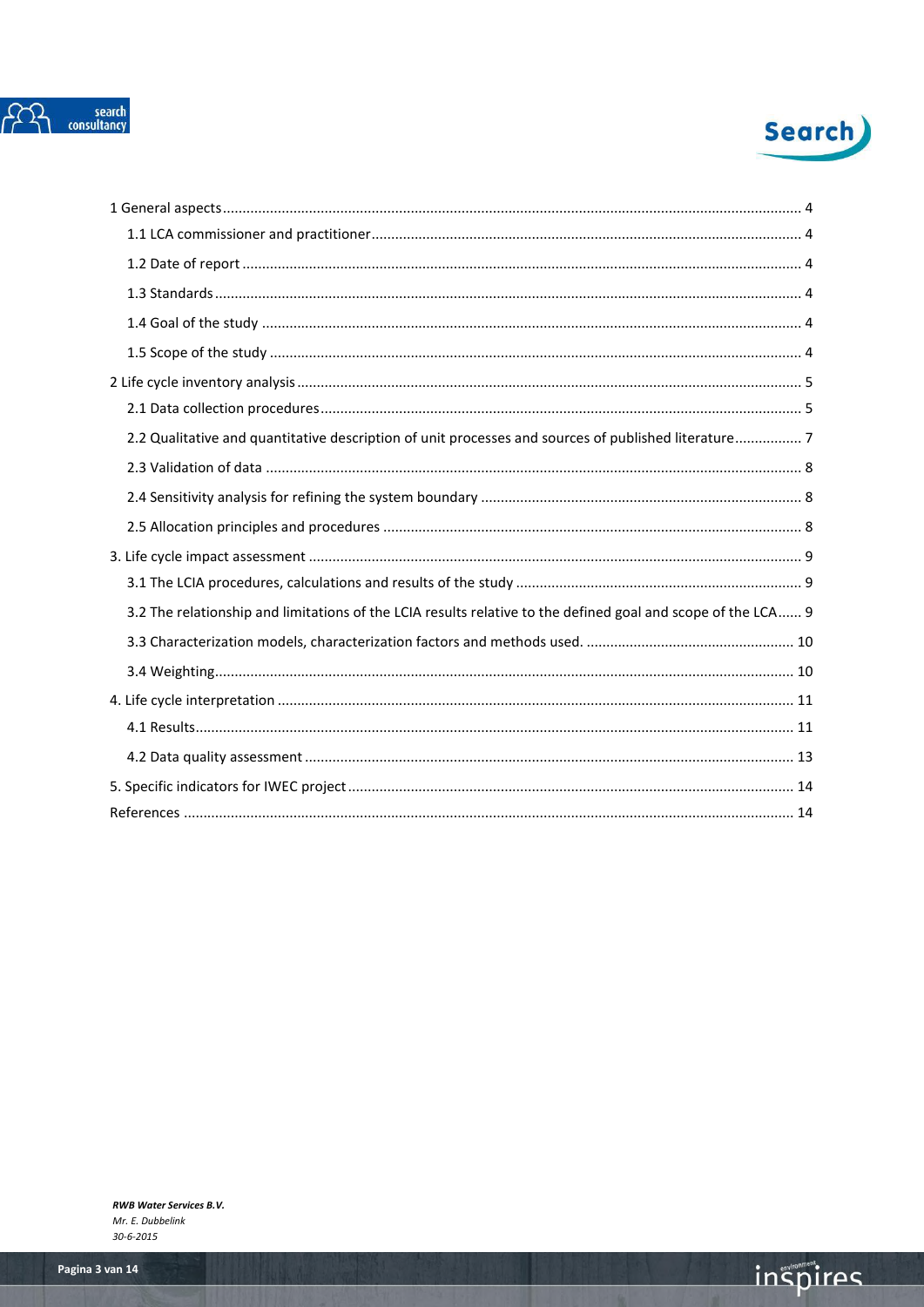



**inspires** 

# <span id="page-3-1"></span><span id="page-3-0"></span>**1 General aspects**

### *1.1 LCA commissioner and practitioner*

<span id="page-3-2"></span>This LCA-research is conducted by Gert-Jan Vroege and commissioned by Search Consultancy B.V.

# *1.2 Date of report*

<span id="page-3-3"></span>June 30th 2015

# *1.3 Standards*

This LCA-report complies with the standards set by ISO14040 and ISO14044. The LCA research is a quickscan, there has been no third party review. The EcoInvent database and the Dutch Nationale Milieudatabase are the bases for environmental data sources.

# <span id="page-3-4"></span>*1.4 Goal of the study*

1) Reasons for carrying out the study

The goal of this study is to evaluate the environmental impacts of the ceramic filter back wash water reuse system that is tested at the Vitens location WTP Wierden.

2) The intended applications

3) The target audiences

This report is written for: the grant provider of the project IWEC, the members of the consortium and the public.

# <span id="page-3-5"></span>*1.5 Scope of the study*

#### 1) Function

The function of the study is to compare the environmental impact between three scenarios in treating backwater by the production of drinking water. The three scenarios are:

- 1. Base scenario, back wash water is not filtered and discarded as supernatant and sludge. Indicated as "1. Base";
- 2. Filter scenario, back wash water is filtered by a ceramic filter to reuse it as drinking water. Indicated as "2. Filter";
- 3. Future scenario, optimization of scenario 2 with the use of less energy. Indicated as "3. Optimized energy".

# 2) Functional unit

The functional unit is m3 drinking water.

#### 3) System boundary

For this study the system boundary is set for the back wash water process. Included in de production stage:

- Energy for de backwater system in the three scenario's;
- Production and transport of (raw) material used in the back wash water process;
- Production and transport of extra infrastructure installed for scenario 2 and 3. The extra infrastructure is taken into account in this retro fit situation;
- Waste scenario's for phase the discard of materials of the back wash water process;
- Emissions to river and ground.

The back wash water process causes several gains outside the system boundary. These gains are taken into account as avoided production (i.e. energy, transport, material).

The use phase has not been taken into account in this analysis.

The end-of-life has not been taken into account in this analysis.

This is a cradle-to-gate LCA.

See figure 1 for system boundary, with outlined boundary for Filter Scenario: back wash water is filtered by a ceramic filter to reuse it as drinking water.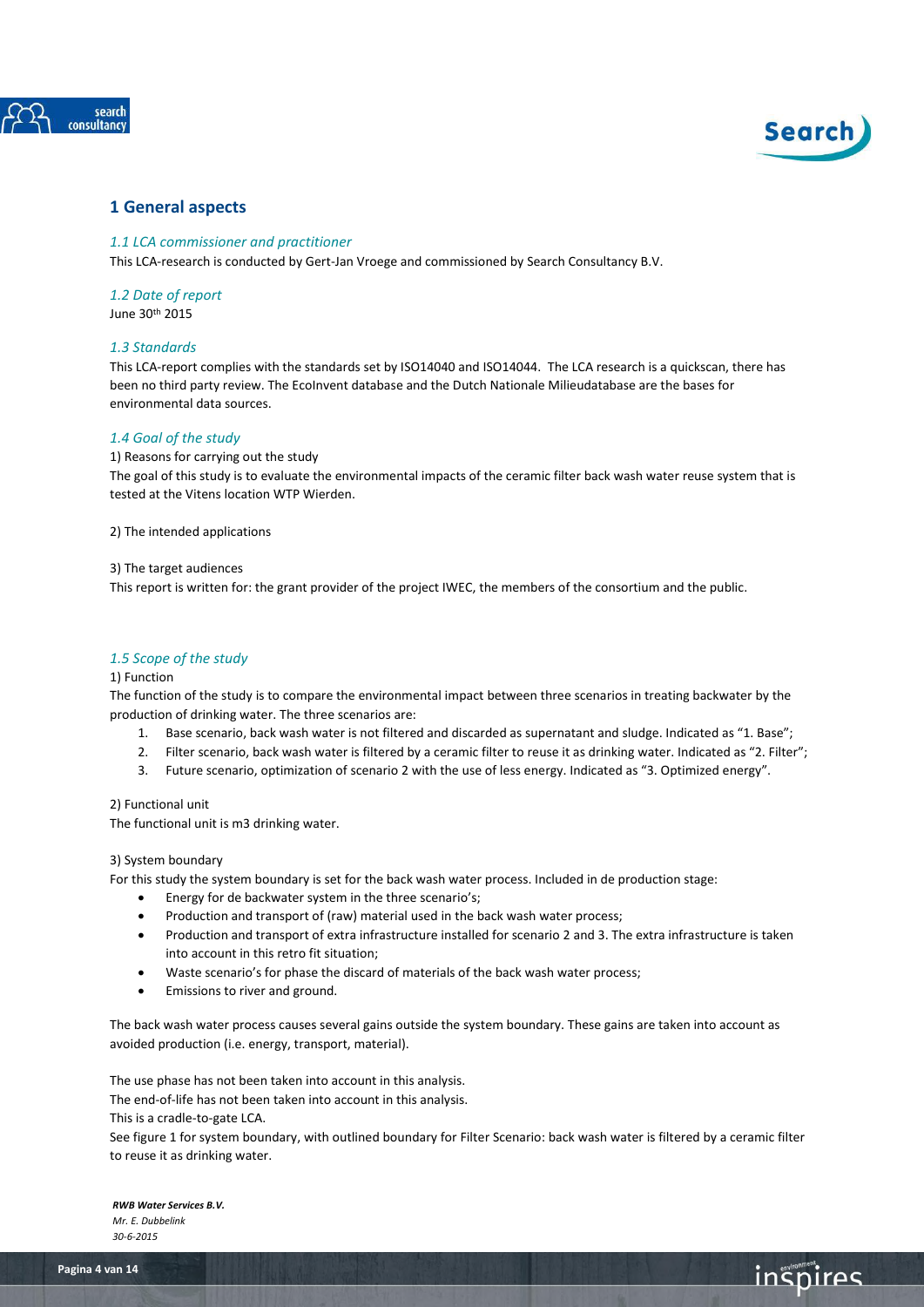





Figure 1. Scheme of System Boundary (boundary for outlined)

#### 4) cut-off criteria for initial inclusion of inputs and output

The cut-off criteria in this analysis are based on economic tipping point of materials. Furthermore, all mass and energy related to the study have been taken into account for this study. All emissions to air, soil and water have been taken into account as far as characterized by CML-2013.

# <span id="page-4-0"></span>**2 Life cycle inventory analysis**

# <span id="page-4-1"></span>*2.1 Data collection procedures*

The data used for the products, co-products and waste for this study is provided by RWB Water Services and Vitens. The production data of the year 2014. Internationally accepted databases have been used. The references for the energy inputs, raw material inputs, ancillary inputs and other physical inputs are listed in table 4.

Emissions to air, discharges to water and soil and other environmental aspects related to the production of Test Search were derived from environmental permits.

For the waste phase a scenario has been made based on current waste treatment processes for these types of materials.

# **1. Base scenario**

| Nr.  | Material base scenario                  | <b>Total amount</b> | <b>Unit</b>    | Source of data   | <b>Remarks</b>     |
|------|-----------------------------------------|---------------------|----------------|------------------|--------------------|
|      |                                         | per year            |                |                  |                    |
| L001 | Ground water                            | 7.021.589           | m <sub>3</sub> | Baseline report  | From 3 fields      |
| L013 | Back wash water (direct)                | 221,700             | m <sub>3</sub> |                  |                    |
| L014 | Back wash water (after post filtration) |                     | m <sub>3</sub> | Base line report |                    |
| L017 | FeCl3, liquid 42% solution              | 4.345               | kg             |                  | Dosage 19,6 mg/l   |
| L018 | Supernatant                             |                     | m <sub>3</sub> |                  |                    |
| L020 | Supernatant                             | 220.940             | m <sub>3</sub> |                  |                    |
| L021 | Sludge                                  | 760,000             | kg             | Base line report | Dry matter 11,7 %. |
|      | Drinking Water produced                 | 6.799.889           | m <sub>3</sub> |                  |                    |

Table 1. Material base scenario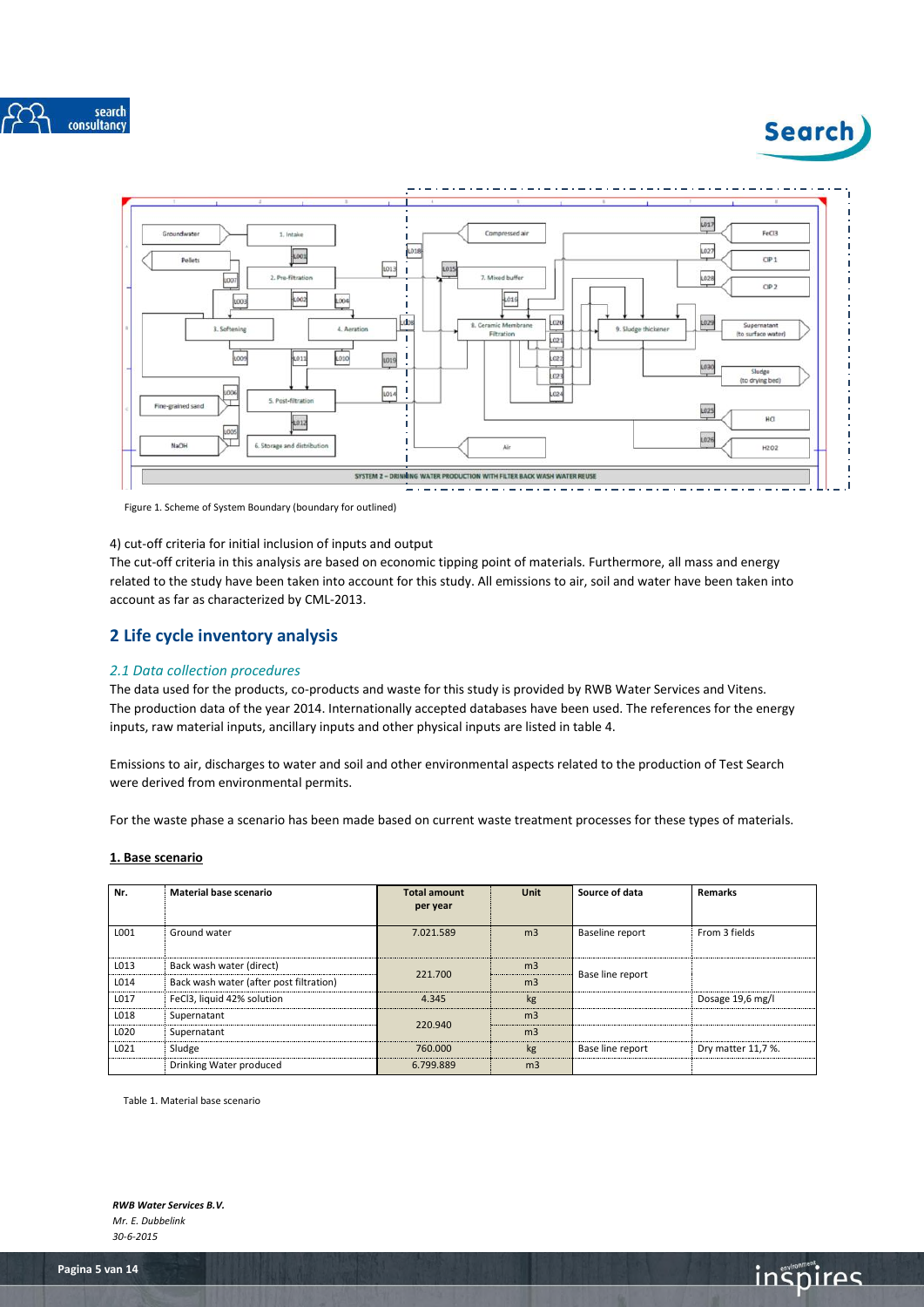



| nr. | <b>Process</b> Energy back wash water treatment<br>base scenario | <b>Total amount</b><br>per year | Unit | Source of data                                                                         | Remarks                            |
|-----|------------------------------------------------------------------|---------------------------------|------|----------------------------------------------------------------------------------------|------------------------------------|
|     | Energy                                                           | $\Omega$                        | kWh  | baseline report (total<br>energy consumption of<br>drinking water<br>production plant) | Green with Guarantee of<br>Origin. |

Table 2. Proces base scenario

| Nr.            | Transport base scenario    | Type of transport | Distance one-<br>way in km | Average loading factor<br>return transport |
|----------------|----------------------------|-------------------|----------------------------|--------------------------------------------|
| T <sub>4</sub> | Transport of FeCl3         | Truck $> 16$ ton  | 150                        | 0%                                         |
| T <sub>5</sub> | <b>Transport of Sludge</b> | Truck $> 28$ ton  | 50                         | 0%                                         |

Table 3. Transport base scenario

# **2. and 3. Filter and "optimized energy" scenario with filtration**

| Nr.            | Material filter and "optimized energy" scenario | <b>Description</b>                    | <b>Total amount</b><br>per year | Unit           | Source of data                          |
|----------------|-------------------------------------------------|---------------------------------------|---------------------------------|----------------|-----------------------------------------|
|                |                                                 |                                       |                                 |                |                                         |
| L001           | Ground water                                    |                                       | 6.802.038                       | m <sub>3</sub> | calculation from de base line<br>result |
| L013           | Back wash water (direct)                        |                                       | 214.768                         | m <sub>3</sub> | Calculated from de base line            |
| L014           | Back wash water (after post filtration)         |                                       |                                 |                | result                                  |
| L017           | FeCl3, liquid 42% solution                      | 2 mg/l per litre permeate             | 430                             | kg             | Data analysis                           |
| L025           | HCl, liquid 10% solution                        | 5 kg HCl per 1000 m3 ground water     | 1.074                           | kg             | Data analysis                           |
| L026           | H2O2, liquid 35% solution                       | 1,14 kg H2O2 per 1000 m3 ground water | 245                             | kg             | Data analysis                           |
| L027           | CIP 1 citric acid                               |                                       | 20                              | kg             | Process and membrane                    |
| L028           | CIP 2 hypochlorite 150 g/l active chloride      |                                       | 40                              | liter          | Process and membrane                    |
| L021           | Sludge from sludge thickener, dry matter 12%    |                                       | 727.000                         | kg             | <b>Base line results</b>                |
| L018/L020      | Supernatant                                     |                                       | 1.421                           | m <sub>3</sub> | Calculated                              |
|                | Drinking water produced                         |                                       | 6.799.890                       | m <sub>3</sub> |                                         |
| Infrastructure |                                                 |                                       |                                 |                | In optimized infra scenario             |
|                | <b>Installation Steel</b>                       | Life cycle 50 years                   | 8.910                           | kg             | 4.370 kg.                               |
|                | Installation Ceramic membrane                   | Life cycle 25 years                   | 600                             | kg             | 290 kg                                  |
|                | Installation Concrete foundation                | Life cycle 50 years                   | 70.000                          | kg             | 34300 kg                                |
|                | <b>Installation Plastic</b>                     | Life cycle 50 years                   | 1.740                           | kg             | 850 kg                                  |

Table 4. Material filter and "optimized energy" scenarios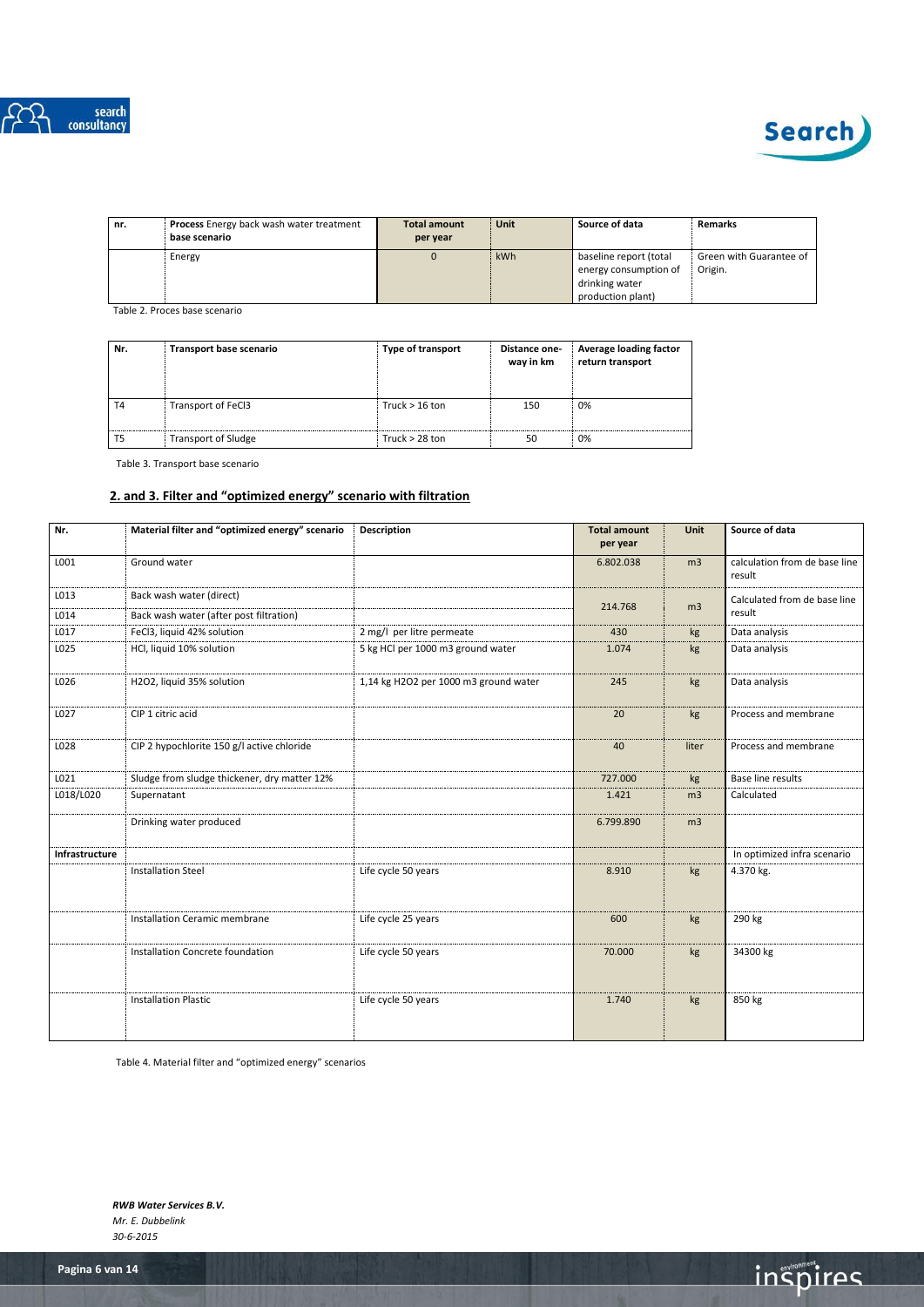



**inspires** 

| <b>Process</b> back wash water treatment | <b>Total amount</b><br>per year | <b>Unit</b> | <b>Remarks</b>                                                                                     | Source of data                                                |
|------------------------------------------|---------------------------------|-------------|----------------------------------------------------------------------------------------------------|---------------------------------------------------------------|
| Energy filter scenario                   | 53.907                          | kWh         | Green with Guarantee of Origin<br>(total energy consumption of<br>drinking water production plant) | Baseline result and data analysis<br>included mixer in buffer |
| Energy optimized scenario                | 30.282                          | kWh         | Green with Guarantee of Origin<br>(total energy consumption of<br>drinking water production plant) | Baseline result and data analysis<br>without mixer in buffer  |

Table 5. Energy filter and "optimized energy" scenarios

| Nr.            | <b>Transport</b>           | Type of transport. | <b>Distance</b><br>one-way in<br>km | Average<br>loading factor<br>return<br>transport |
|----------------|----------------------------|--------------------|-------------------------------------|--------------------------------------------------|
| T <sub>4</sub> | Transport of FeCl3         | Truck $> 16$ ton   | 150                                 | 0%                                               |
| T5             | <b>Transport of Sludge</b> | Truck $> 28$ ton   | 50                                  | 0%                                               |
| T6             | Transport of HCl           | Truck $> 16$ ton   | 150                                 | በ%                                               |
| T7             | Transport of H2O2          | Truck $> 16$ ton   | 150                                 | ሰ%                                               |
| T8             | Transport of CIP 1         | Truck $> 16$ ton   | 150                                 | 0%                                               |
| T8             | Transport of CIP 2         | Truck $> 16$ ton   | 150                                 | 0%                                               |

Table 6. Transport filter and "optimized energy" scenarios

In scenario 2 and 3, the outside system boundary gains are:

- 13,554 ton less Sodium Hydroxide 50% solution is used (material and transport);
- 0,00595 kWh less energy per m3 drinking water (f.e.) is used because of less energy consumption of ground water and less energy in filtration systems.

Conclusions from the data collection:

- 3,2% of the ground water is lost in the back water process in the Base scenario . In the Filter and "Optimized energy" scenarios only 0,03% is lost;
- 90,1% less FeCl3 is used in the Filter and "Optimized energy" scenarios;
- 33% more energy is used in the Filter scenario. In the "Optimized energy" scenario the energy used is 25% less than the base scenario;
- HCl, liquid 10% solution, H2O2, liquid 35% solution, citric acid, hypochlorite 150 g/l active chloride are introduced in the filter and "Optimized energy" scenario;
- 99,3 % less supernatant is discharged in the filter and "Optimized energy" scenarios;
- The infrastructure is over dimensioned in this project. Half of the size will be the right dimension for the production of this site.

# <span id="page-6-0"></span>*2.2 Qualitative and quantitative description of unit processes and sources of published literature*

This chapter shows which reference materials have been used in this study and from which source they have been derived. Taken into account that it is a LCA scan.

| <b>Material, emissions and waste</b> | Reference material<br>Source                   |               | Motivation, if not exact fitting                                     |
|--------------------------------------|------------------------------------------------|---------------|----------------------------------------------------------------------|
|                                      |                                                |               |                                                                      |
| Ground water                         | Water, well, in ground/m3                      | Basic         |                                                                      |
| FeCl3, liquid 42% solution           | Iron (III) chloride, 40% in H2O, at plant/CH S | Ecoinvent 2.2 | Difference in solution % doesn't<br>have influence, since the impact |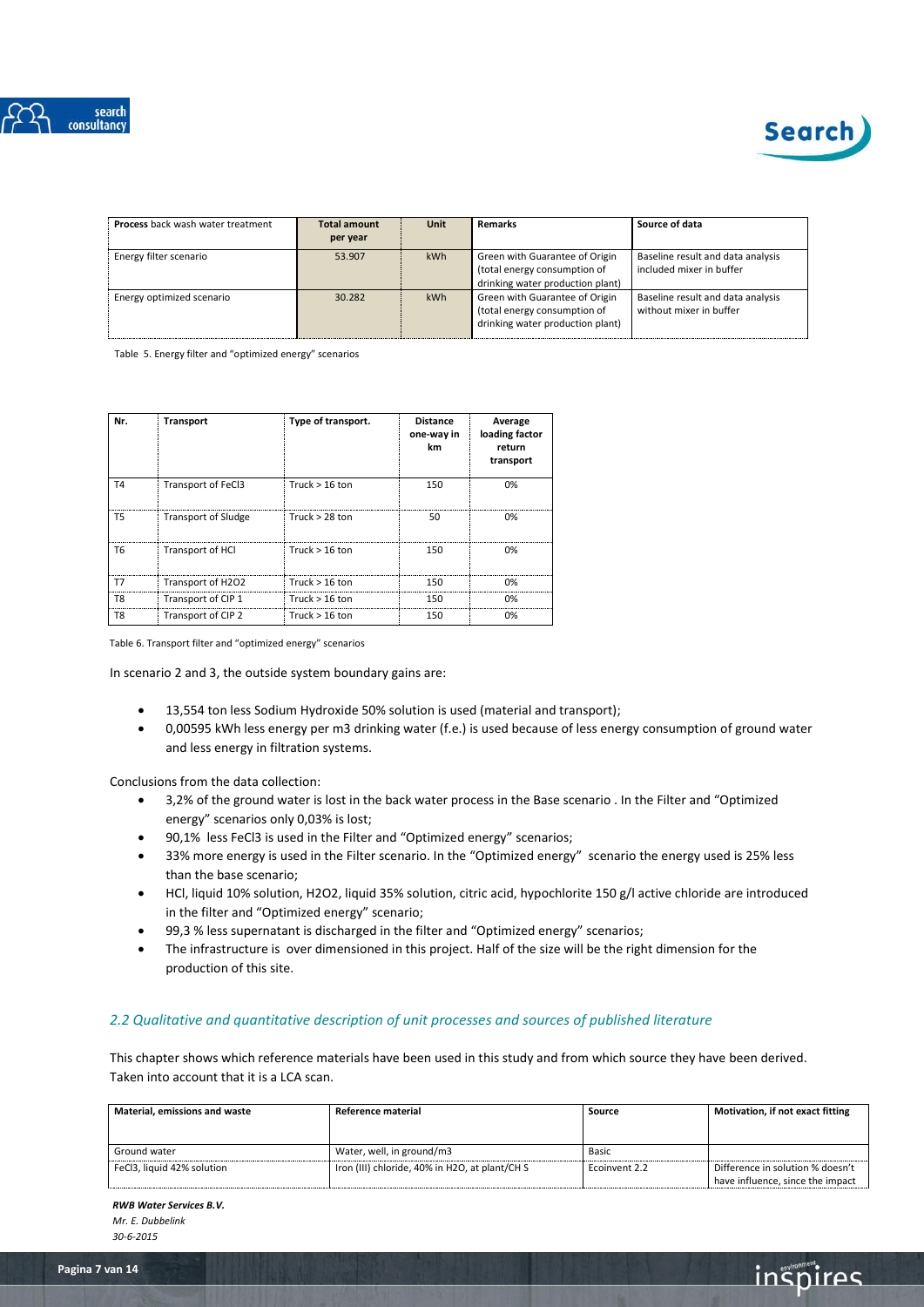



| Material, emissions and waste                       | Reference material                                                         | Source                | Motivation, if not exact fitting                                                                                                                   |
|-----------------------------------------------------|----------------------------------------------------------------------------|-----------------------|----------------------------------------------------------------------------------------------------------------------------------------------------|
|                                                     |                                                                            |                       | is in kg pure material                                                                                                                             |
| HCl, liquid 10% solution                            | Hydrochloric acid, 30% in H2O, at plant/RER S                              | Ecoinvent 2.2         | Difference in solution % doesn't<br>have influence, since the impact<br>is in kg pure material                                                     |
| H2O2, liquid 35% solution                           | Hydrogen peroxide, 50% in H2O, at plant/RER S                              | Ecoinvent 2.2         | Difference in solution % doesn't<br>have influence, since the impact<br>is in kg pure material                                                     |
| CIP 1 citric acid                                   | Adipic acid, at plant/RER S                                                | Ecoinvent 2.2         | Citric acid is not available in<br>common databases, Adipic is the<br>most fitting                                                                 |
| CIP 2 hypochlorite 150 g/l active chloride          | Sodium chlorate, powder, at plant/RER S                                    | Ecoinvent 2.2         |                                                                                                                                                    |
| Energy                                              | Electricity, at wind power plant 2MW, offshore/OCE S                       | Ecoinvent 2.2         | 100% Dutch wind, with<br>Guarantee of Origin                                                                                                       |
| Sodium Hydroxide                                    | Sodium hydroxide, 50% in H2O, production mix, at<br>plant/RER S            | Ecoinvent 2.2         |                                                                                                                                                    |
| <b>Transport bulk</b>                               | SBK vrachtwagen > 28 ton vol heen leeg terug<br>(Truck > 28t empty return) | Nat. Milieu Database  |                                                                                                                                                    |
| Transport chemicals                                 | SBK vrachtwagen > 16 ton enkele reis vol<br>(Truck > 26t empty return)     | Nat. Milieu Database  |                                                                                                                                                    |
| Installation Ceramic membrane                       | Sanitary ceramics, at regional storage/CHS                                 | Ecoinvent 2.2         | Sanitary ceramics is the only<br>ceramic available                                                                                                 |
| <b>Installation Steel</b>                           | SBK Steel. Medium Construction Products c2                                 | Nat. Milieu Database  |                                                                                                                                                    |
| Installation Concrete foundation                    | SBK 1032 Betonmortel C20/25 (CEM III)                                      | Ecoinvent 2.2         | Sanitary ceramics is the only<br>ceramic available                                                                                                 |
| <b>Installation Plastic</b>                         | Polycarbonate, at plant/RER S                                              | Ecoinvent 2.2         |                                                                                                                                                    |
|                                                     |                                                                            |                       |                                                                                                                                                    |
| Waste scenario Supernatant to surface water         | Waste water emission to water (river)                                      | <b>Basic emission</b> |                                                                                                                                                    |
| Waste scenario Sludge                               | Sludge eff. Cleaning final waste stream                                    | <b>Basic emission</b> | Sludge Is used as building<br>material (construction for road)<br>no waste process is needed,<br>therefore only transport is taken<br>into account |
| Waste scenario Hypochlorite to surface water        | Sodium hypochlorite emission to water, river                               | <b>Basic emission</b> |                                                                                                                                                    |
| Waste scenario FeCl3 to sludge and surface<br>water | Iron waste to ground, HCL to water, river                                  | <b>Basic emission</b> | FeCl3 reacts with 3H20 to<br>Fe(OH)3 an 3 HLCL. Fe(OH)3<br>causes Flocculation and is not<br>soluble.                                              |
| Waste scenario HCL to surface water                 | Hydrogen chloride emission to water, river                                 | <b>Basic emission</b> |                                                                                                                                                    |
| Waste scenario Citric Acid to surface water         | Citric acid emission to water, river                                       | <b>Basic emission</b> |                                                                                                                                                    |
| Waste scenario H2O2 to surface water                | H2O2 is dissolving in H2) and (2, therefor no waste<br>scenario is added   |                       |                                                                                                                                                    |
|                                                     |                                                                            |                       |                                                                                                                                                    |
|                                                     |                                                                            |                       |                                                                                                                                                    |

Table 7. Used reference materials

# <span id="page-7-0"></span>*2.3 Validation of data*

Since only one production site has been taken into account for this analysis, no aggregation has been made. This ensures an accurate technological and geographical representation.

# <span id="page-7-1"></span>*2.4 Sensitivity analysis for refining the system boundary*

The system boundary in this report is consistent with the goal and scope and with the unit processes stated earlier. Therefore, no further revision of the system boundary has been made.

# <span id="page-7-2"></span>*2.5 Allocation principles and procedures*

No allocation is needed, all materials and energy is allocated to the back wash water process.

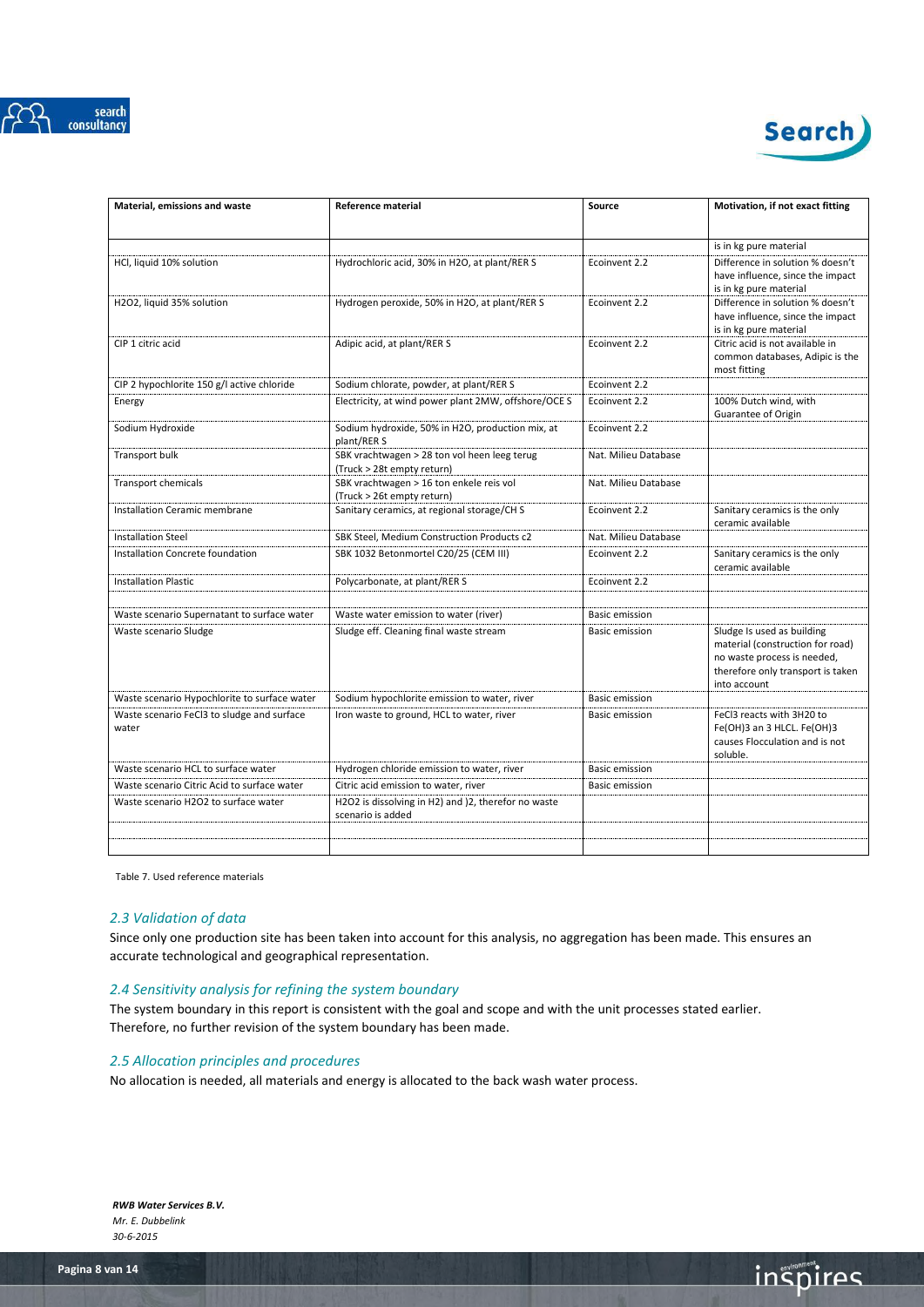



# <span id="page-8-1"></span><span id="page-8-0"></span>**3. Life cycle impact assessment**

# *3.1 The LCIA procedures, calculations and results of the study*

The values of the impact categories are calculated by assigning the environmental impacts from the inventory to the impact categories, multiplying the environmental impacts with the characterization factors and summing the values for each impact category. The scores for the different impact categories together form the LCIA profile. The LCIA profile is shown in table 8.

|                                     |                       | scenarios   |              |                          |
|-------------------------------------|-----------------------|-------------|--------------|--------------------------|
| <b>Effect category</b>              | Unit                  | 1. Base     | 2. Filter    | 3. "Optimized<br>energy" |
| abiotic depletion, non fuel (AD)    | kg Sb eq              | 1,127E-08   | $-6,132E-10$ | $-1,635E-09$             |
| abiotic depletion, fuel (AD)        | kg Sb eq              | 1,182E-05   | 2,200E-06    | 1,870E-06                |
| global warming (GWP)                | kg CO <sub>2</sub> eq | 1,620E-03   | 3,463E-04    | 2,968E-04                |
| ozone layer depletion (ODP)         | kg CFC-11 eq          | 8,540E-10   | 3,078E-10    | 3,048E-10                |
| photochemical oxidation (POCP)      | kg C2H4               | 1,121E-06   | 7,067E-07    | 6,797E-07                |
| acidification (AP)                  | kg SO <sub>2</sub> eg | 8,470E-06   | 1,567E-06    | 1,355E-06                |
| eutrophication (EP)                 | kg PO4--- eg          | 1,784E-06   | 7,007E-07    | 6,614E-07                |
| human toxicity (HT)                 | kg 1,4-DB eq          | 8,423E-04   | 2,185E-04    | 2,990E-05                |
| Ecotoxicity, fresh water (FAETP)    | kg 1,4-DB eg          | 2,018E-05   | 7,086E-06    | 6,333E-06                |
| Ecotoxcity, marine water (MAETP)    | kg 1,4-DB eg          | 8,663E-02   | 1,202E-02    | 9,593E-03                |
| Ecotoxicity, terrestric (TETP)      | kg 1,4-DB eg          | 1,518E-05   | $-1,518E-05$ | $-1,576E-05$             |
| Energy, primary (MJ)                | MJ                    | 2,965E-02   | 5,470E-03    | $-8,427E-03$             |
| Energy, primary, renewable (MJ)     | MJ                    | 9,714E-04   | 3,158E-03    | $-1,004E-02$             |
| Energy, primary, non-renewable (MJ) | MJ                    | 2,868E-02   | 2,312E-03    | 1,613E-03                |
| Waste, hazardous (kg)               | kg                    | $0,000E+00$ | 5,104E-06    | 5,104E-06                |
| Waste, non hazardous (kg)           | kg                    | 1,124E-01   | 1,069E-01    | 1,069E-01                |
| Water, fresh water use              | m <sub>3</sub>        | 1,038E+00   | 9,951E-01    | 9,948E-01                |

Table 8 - The environmental profile

The green marked number are indicating lower figures than the Base scenario.

<span id="page-8-2"></span>*3.2 The relationship and limitations of the LCIA results relative to the defined goal and scope of the LCA*

The LCIA shows clearly the differences of the environmental impacts for the three scenarios. The LCIA results are contributing to the further LCA analyses .

Possible relevant limitations are:

- The absence of a good reference material for the ceramic;
- The "Optimized energy" scenario is a prediction;
- The energy is 100% wind generated in the Vitens case;
- Waste, hazardous is due to the installed infrastructure;
- The boundary is set tight to only the back wash water system. The out of side boundary effects are casing gains that lead to negative impacts (positive environmental impact). This looks strange, for further study it is recommended to set the boundary for the entire plant.

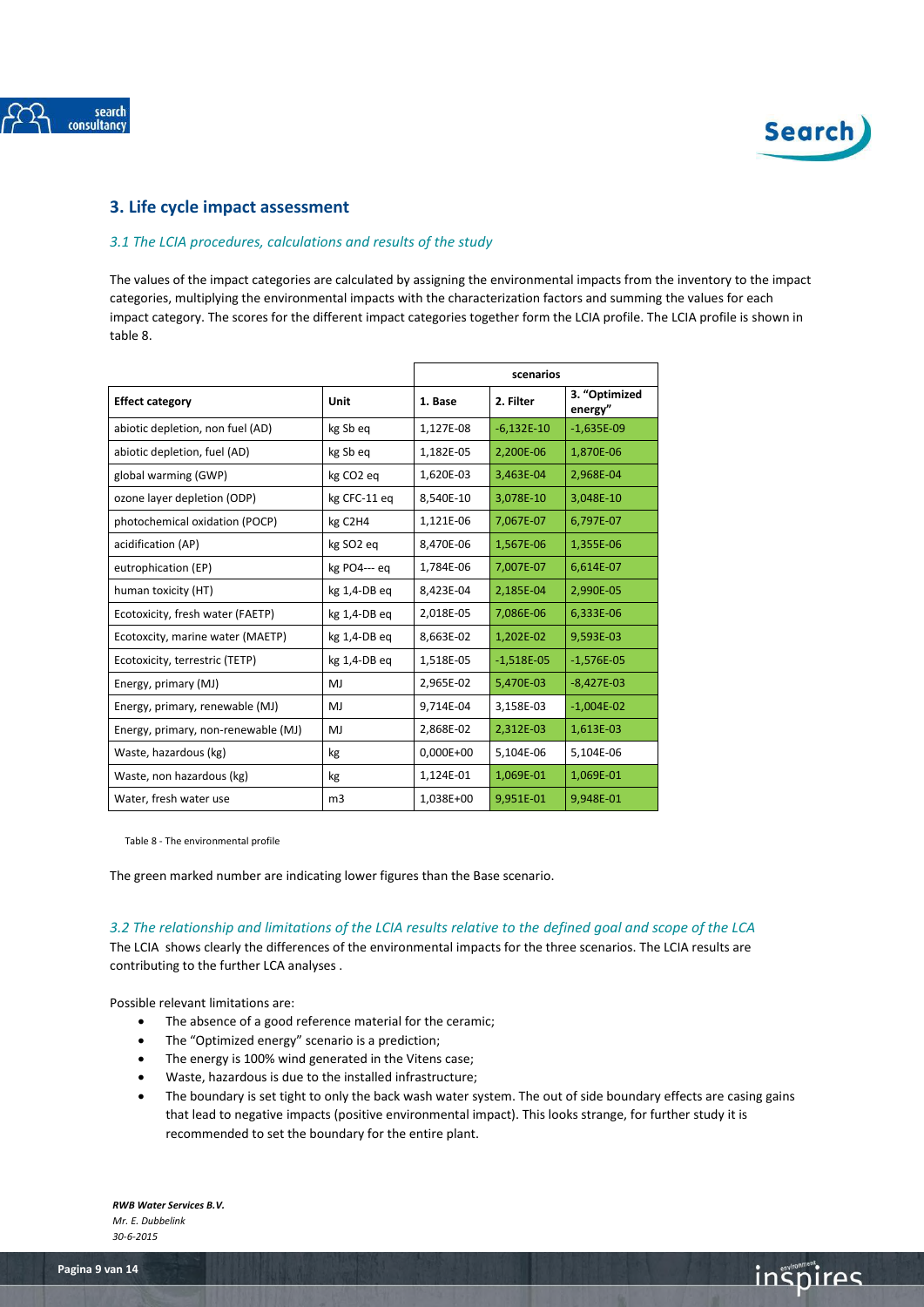



# <span id="page-9-0"></span>*3.3 Characterization models, characterization factors and methods used.*

The impact categories and category indicators considered are shown in table 9. The categories and characterization factors are derived from CML-2013. For more information on methodology and value choices, see CML-IA Characterization Factors from CML, Leiden. The impact categories and category indicators used have been selected because they show an accurate depiction of the overall environmental impact of the goal and scope of the system studied here.

### <span id="page-9-1"></span>*3.4 Weighting*

Weighting is the process of converting indicator results of different impact categories by using numerical factors based on value-choices. It may include aggregation of the weighted indicator results. To achieve the goal set under goal and scope, for this study, the Societal Cost Indicator (SCI) is used as a means of weighting impact categories into one endpoint. Table 9 shows which conversion factors are used for calculating the Societal Cost Indicator (SCI).

The SCI is an indication and the value choices and justification for the use of SCI can be found in the report "Toxicity has its price" by TNO, 2004.

| <b>Effect category</b>           | <b>SCI Factor</b><br>(euro) |
|----------------------------------|-----------------------------|
| Climate change (kg CO2)          | 0.05                        |
| Energy (MJ)                      | $\Omega$                    |
| Abiotic depletion (kg Sb)        | 0.16                        |
| Abiot. Depl. Fuel (kg Sb)        | 0.16                        |
| Ozone (kg CFK11)                 | 30                          |
| Human toxicity (kg 1,4 DB)       | 0.09                        |
| Freshwater tox. (kg 1,4 DB)      | 0.03                        |
| Freshwater sed. tox. (kg 1,4 DB) | 0.02                        |
| Saltwater tox. (kg 1,4 DB)       | 0.0001                      |
| Saltwater tox. sed. (kg 1,4 DB)  | 0.0003                      |
| Soil toxicity (kg 1,4 DB)        | 0.06                        |
| Smog (kg C2H4)                   | $\overline{2}$              |
| Acidification (kg SO2)           | 4                           |
| Eutrophication (kg PO4 3-)       | 9                           |

Table 9 - SCI values

Table 9 shows which conversion factors are used for calculating the Societal Cost Indicator (SCI). This enables specification of each environmental impact into the SCI. The SCI is strictly indicative.

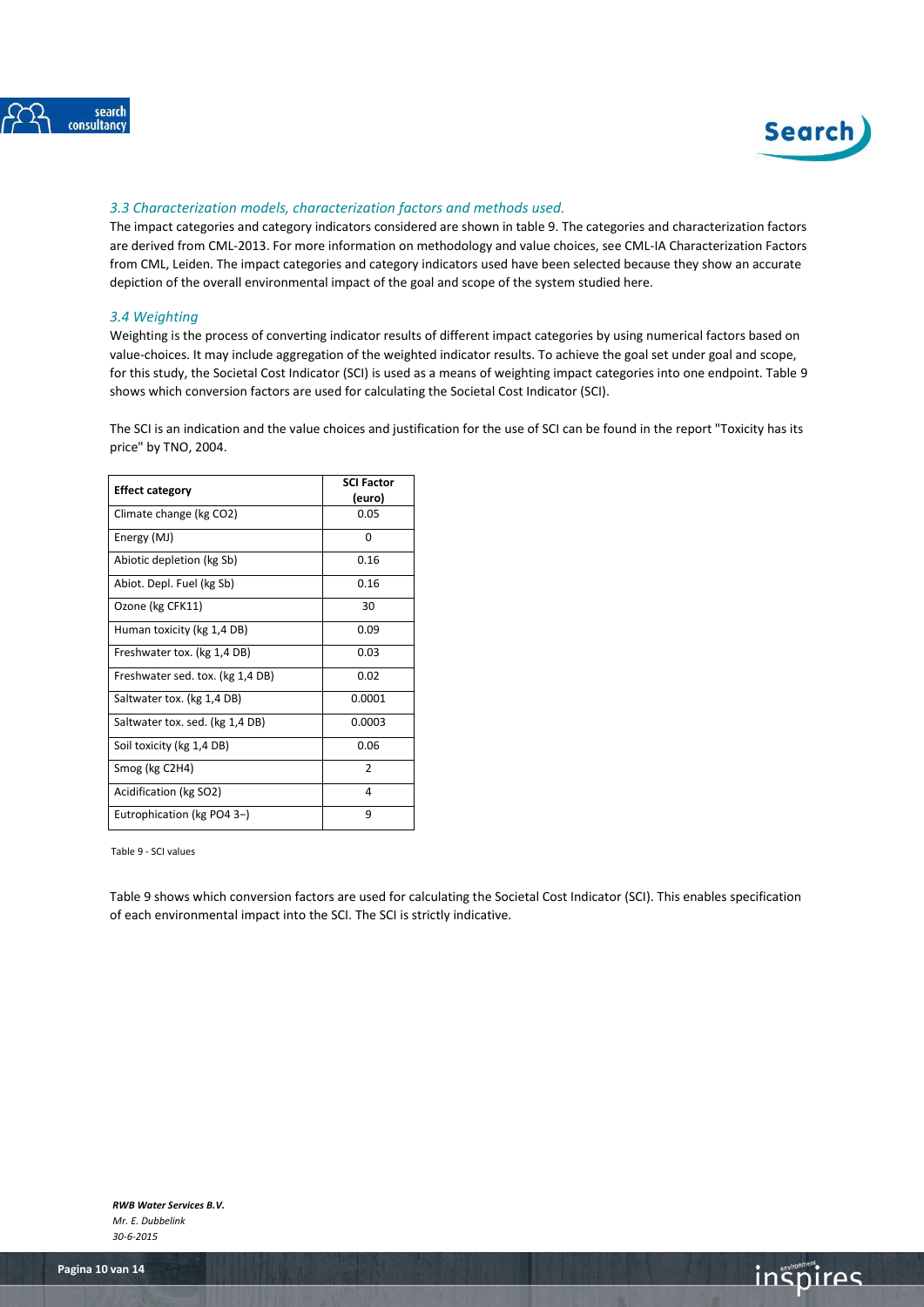



# <span id="page-10-1"></span><span id="page-10-0"></span>**4. Life cycle interpretation**

### *4.1 Results*

The LCIA results are listed in table 8 under life cycle impact assessment. In table 10 sensitivity analysis over the LCIA results is visualized. As described here above, the CML-2013 and Societal Cost Indicator (SCI) is used.



Figure 2 - End point analysis

Analysing the outcome of the CMl-2003 Societal Cost Indicator end point analysis:

- There is a significant better performance for the filter and optimized scenario;
- For the base scenario, GWP, Acidification and Human toxicity has a much higher impact than the two other scenario's.

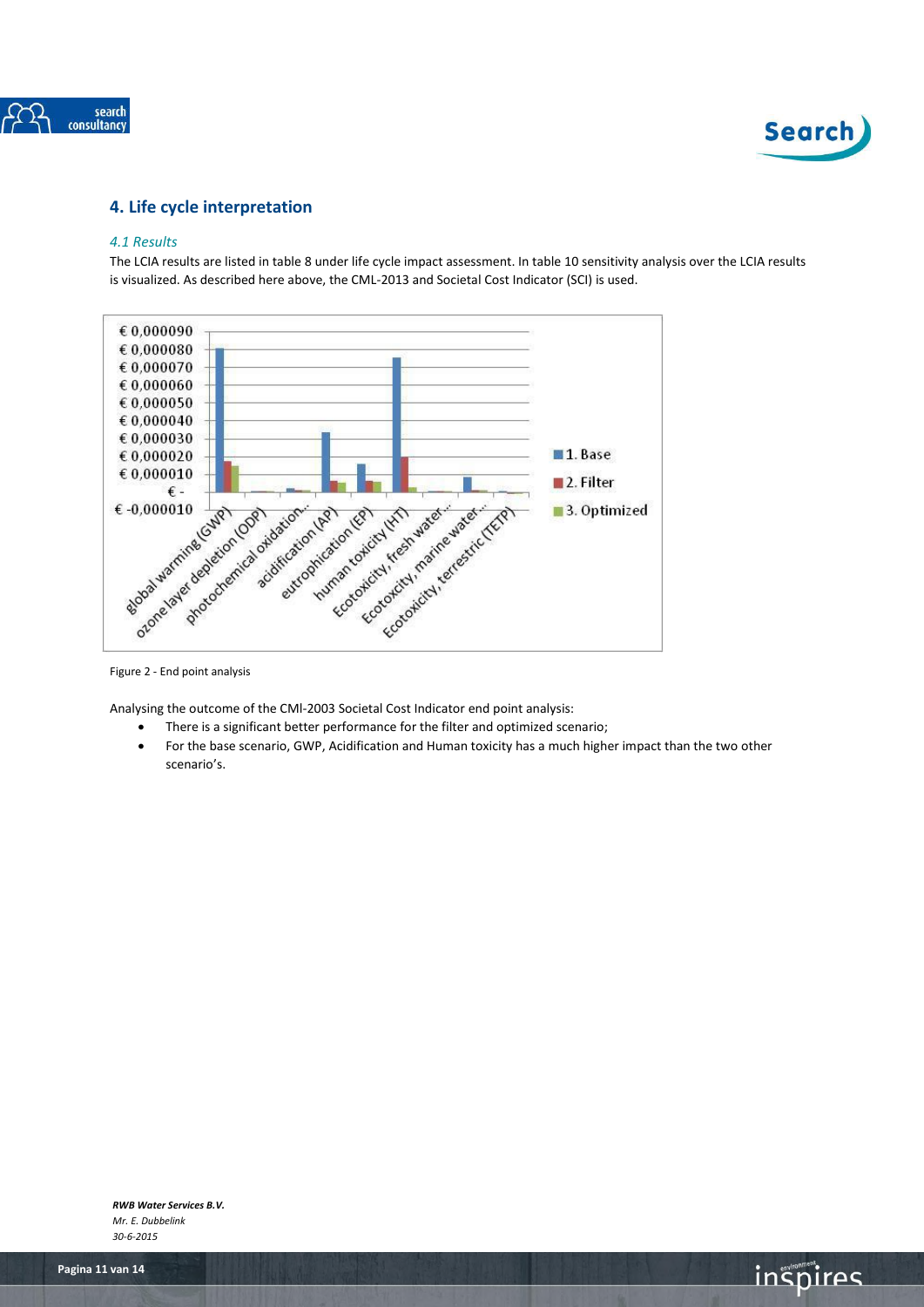





Figure 3 - End point analysis for Filter scenario

Figure 3 shows the total impact for the Filter scenario. This is showing the impact of the different processes. It is showing the out of boundary gains below the horizontal axis. Analysing the outcomes:

- Human Toxicity has the highest weighted impact, equally caused by transport, additives and energy. It has also the biggest gain, due to less use of Sodium Hydroxide for softening and less use of energy for the ground water pumps and softening and aeration process;
- Global Warming has the second highest impact and gain, the impact is mainly due to the transports. The gain is due to less use of Sodium Hydroxide;
- An optimized greenfield situation could further reduce the environmental impact. The usage of energy and the needed construction infrastructure will be reduced in the greenfield situation.

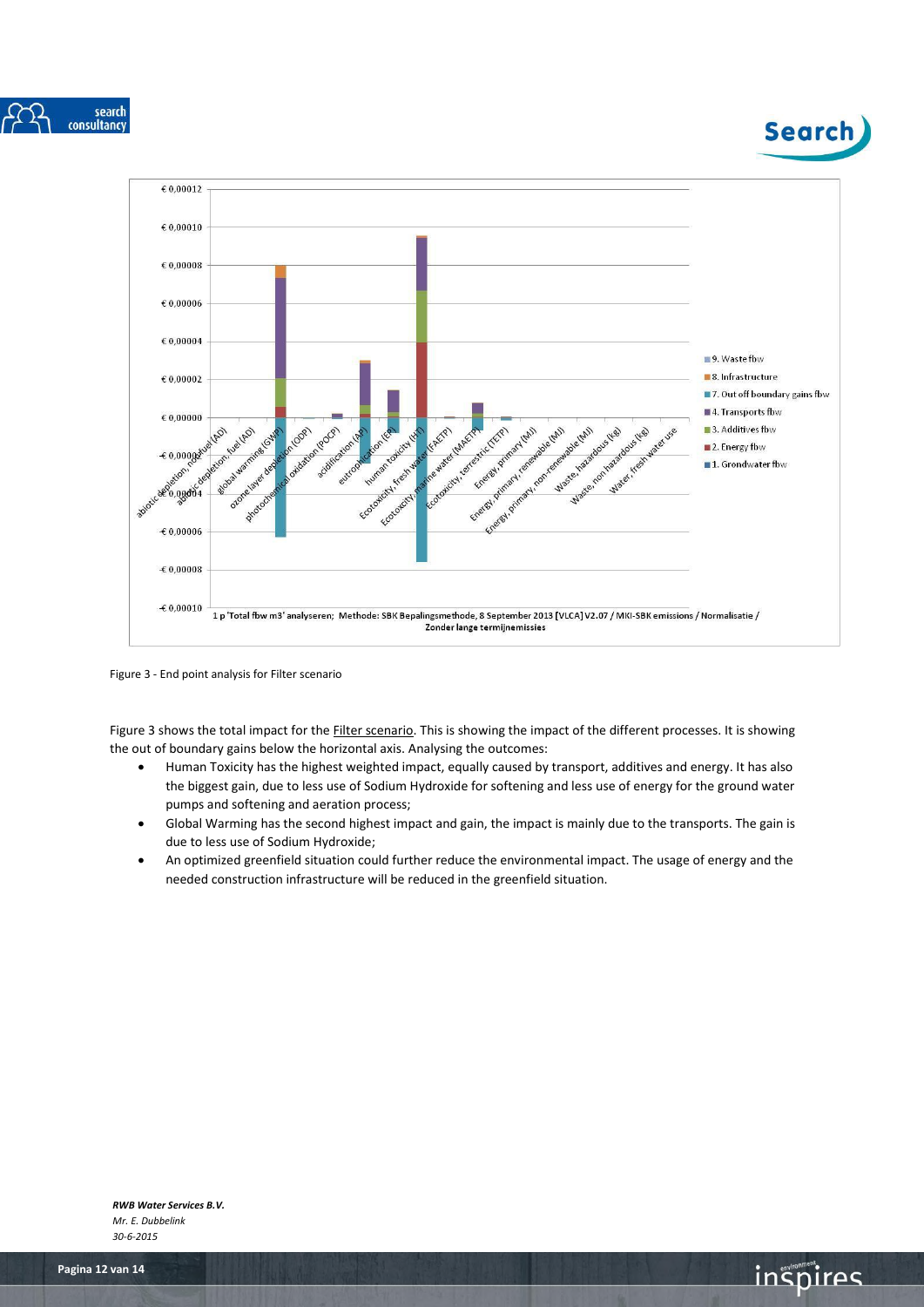





Figure 4 - End point analysis for three scenario´s

Figure 4 shows the total impact for the three scenarios for the different processes.

- Depletion of ground water has no impact in the CML end point result;
- Energy for the back wash water treatment is zero in the base situation;
- Transport has the highest impact for the three scenario's , differences are relative small;
- An optimized greenfield situation could further reduce the environmental impact. The impact of the needed construction infrastructure is relative small compared to transport and additives. Optimization should be focused on those two.

# <span id="page-12-0"></span>*4.2 Data quality assessment*

As data is derived from direct and verified sources, the quality is considered of high enough level to meet the goal. Because of the quick scan character of this study no pedigree matrix for data quality analyses is made.